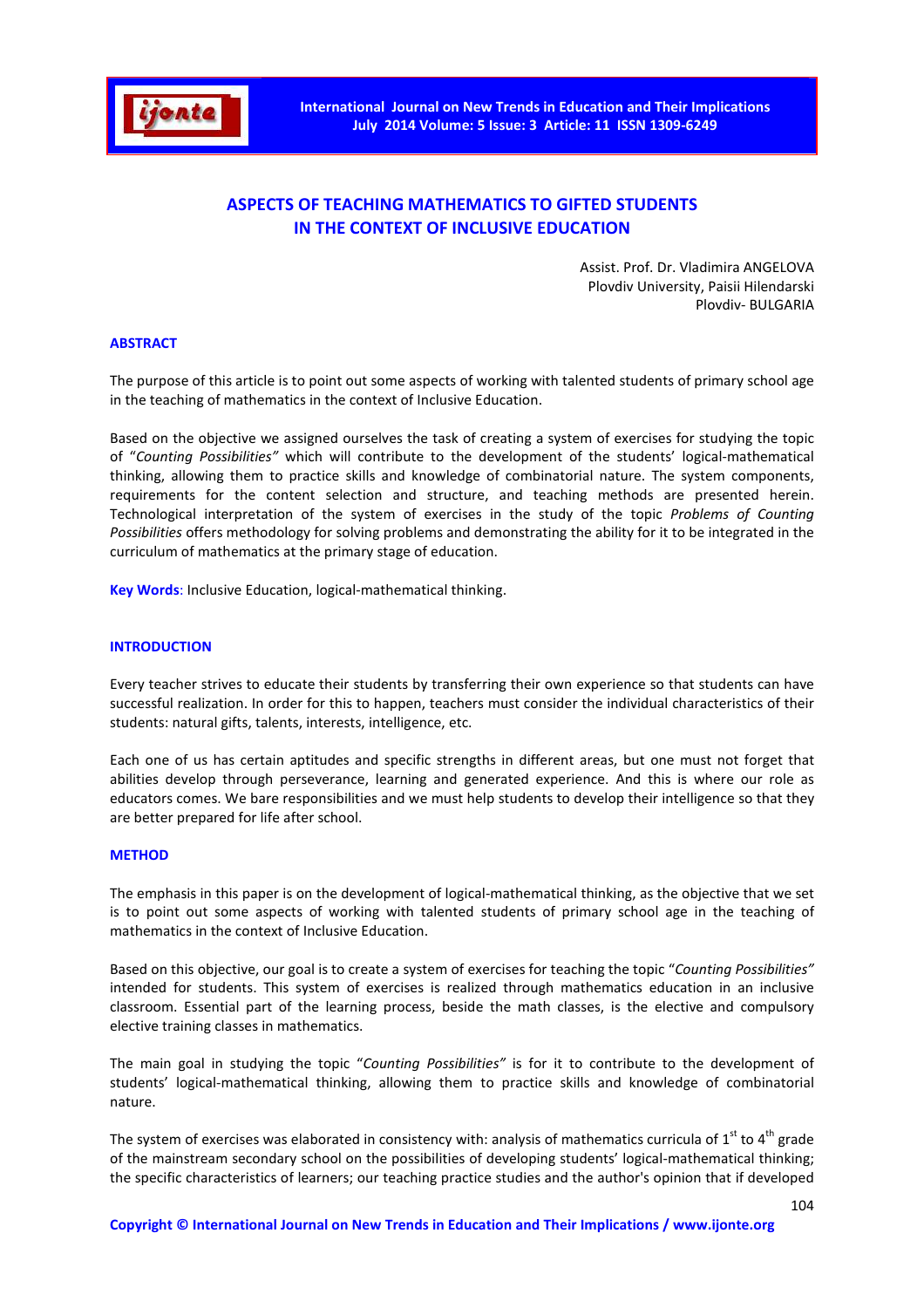

system of exercises is implemented in the mathematics education of students of school age, this will contribute to the formation and development of students' logical-mathematical thinking.

The training content selection and structure requirements for mastering the system of exercises for solving problems of *"Counting Possibilities"* come down to:

- unity of training purpose and content;
- possibility of special teaching by differentiation;
- compliance with the modern science achievements;
- personal experience, interpretation and creativity formation;
- pragmatic orientation and adequate usability;
- determination of students psychological characteristics, and hence in volume and complexity variations;
- openness to current issues;
- reduction in consistent didactic way the modern scientific trends such as dynamism, formalization, mathematization, differentiation, convergence of basic and applied sciences;
- universalization and minimization of the research language and tools.

The system of exercises for solving problems of *"Counting Possibilities"* consists of the following components (Fig. 1):

- 1. *Practical problems of combinatorial nature*, which can be integrated to the Modeling core on the mathematics syllabus;
- 2. *Problems of finding numbers and problems of counting numbers with combinatorial nature*, which can be integrated to the Numbers core on the mathematics syllabus;
- 3. *Geometrical problems of combinatorial nature*, which can be integrated to the Plain Figures core on the mathematics syllabus.



Fig. 1: Components of the system of exercises for solving problems of *"Counting Possibilities"*

Training methods are important part of the education technology. Considering the determinants of training methods, we apply the following groups of methods in our practice (Radev, Legkostup, & Alexandrova, 2013):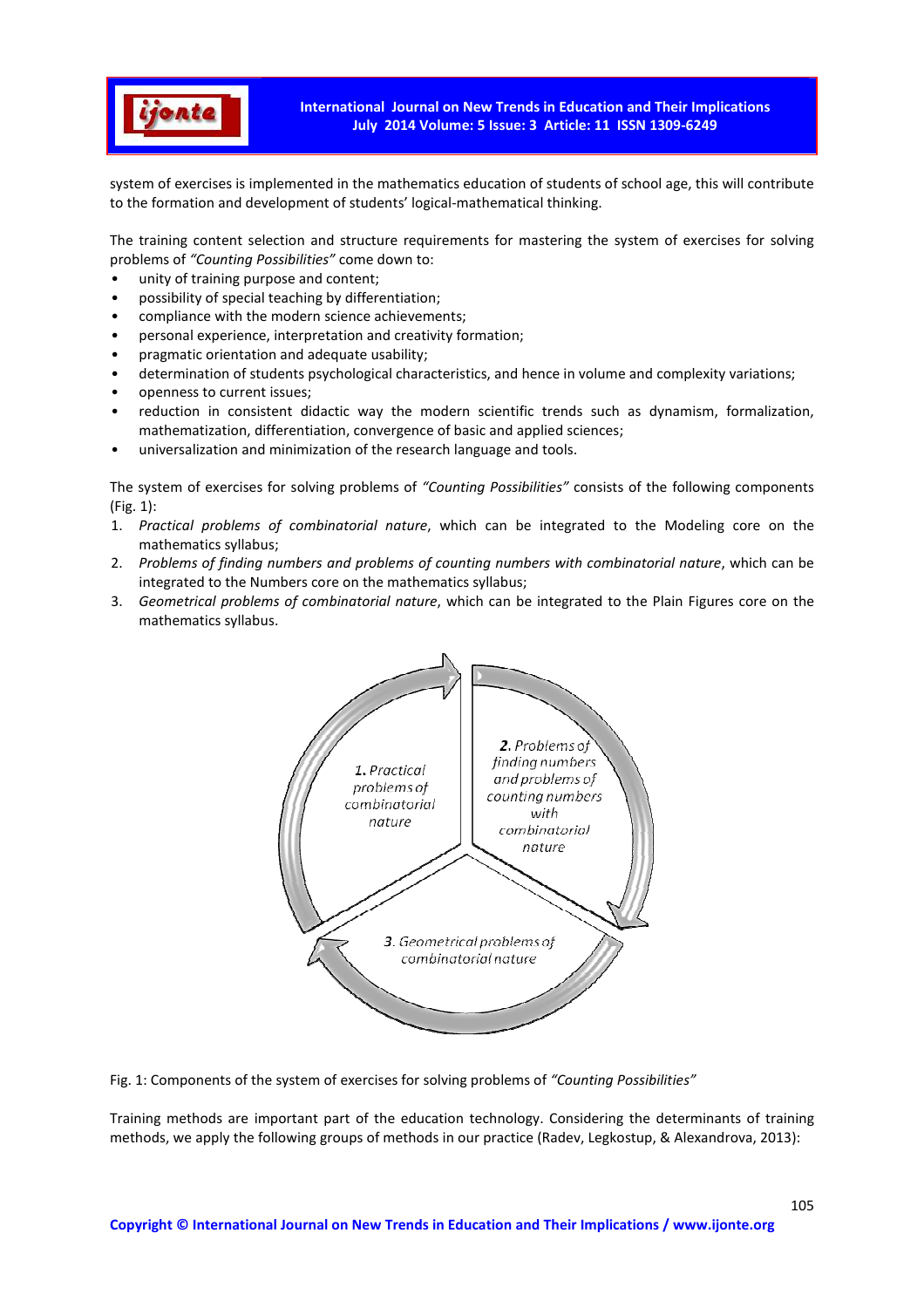

- Direct methods: introduction, announcement and final talk (question-based learning); guided reading participation, observation and thinking; text-method (activities with books and other paper information media); instruction; counseling; activities with digital information media;
- Research methods with learning (educational) purpose: monitoring, modeling, demonstration;
- Interactive methods: discussions, interpretations and debates moderated by the teacher; heuristic conversation; brainstorming;
- Imitation methods: drama and case studies;
- Practically applicable methods (methods for creating experiences): project activities and issues, solving educational problems, various types of exercises.

#### **Technological interpretation of the system of exercises in the study of the subject** *Problems* **of** *"Counting Possibilities"*

The focus here is on building thematically selected problems that allow students to learn and practice skills for solving problems of combinatorial nature. For each problem we provide solving methodology or guidelines.

1. *Practical problems of combinatorial nature*, which can be integrated to the Modeling core on the mathematics syllabus

In order to trigger the interest of young students to the problems of this group we need proper formulation. Here is a problem, presented interestingly, which includes a variety of counting cases.

#### *Example 1.* Pippi counts possibilities

Villa Villekulla was in the midst of feverish preparations of Pippi's birthday. Annika and Pippi knead patties, buns and muffins, and the preparation of cakes and chocolate éclairs was yet to begin. Tea and milk were the easiest.

"Do you consider serving everything at once?" – Asked Tommy – You can still decide on the one of the following 12 options:



Fig. 2: Graph-tree to determine the possible menus, consisting of snack, dessert and a beverage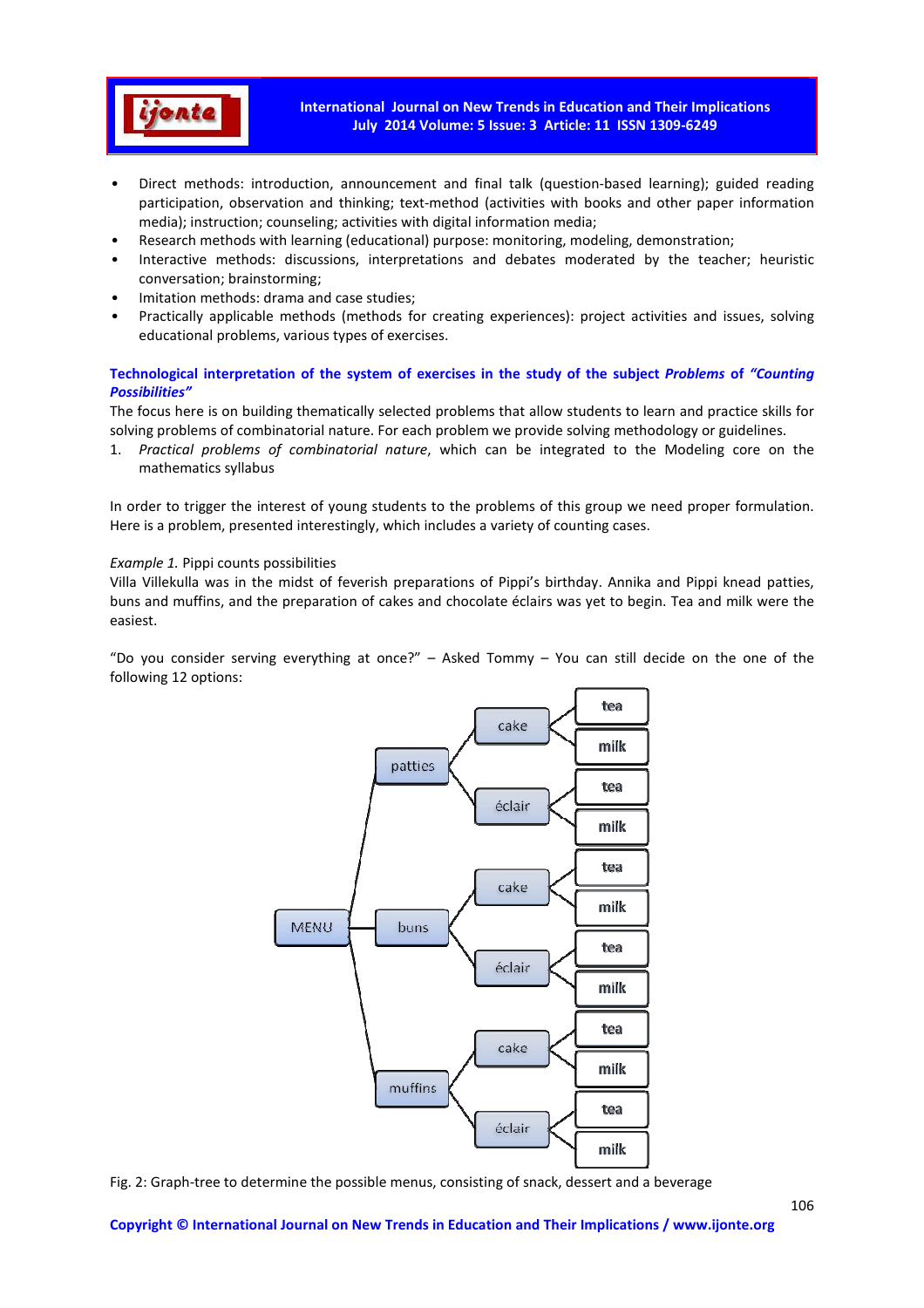

In this way, students get the idea of counting by using graph-tree. It is noted that the number of the last branches of the graph-tree identifies the potential cases.

Annika, who preferred to act more rationally, said:

"There is no need to make such a count in order to calculate the possibilities for the birthday menu, where everyone will get a snack, dessert and beverage. We have three choices for a snack. For each of them there are the two options for dessert. For each such option we have two choices of beverage. "

And Annika determined the number of options for preparing the menu 3 . 2 . 2 = 12.

This "multiplication – pluttification" was much to the delight of Pippi.

"Thus I will be able to celebrate my birthday 12 consecutive days with the food that we have prepared instead of serving it at once today."

Using the ideas of counting possibilities, some students move towards their determination by constructing a graph-tree, while others opt to think as Annika.

The time has come for Pippi to put her festive longstocking.

"Anika, as you know, I have 4 different festive longstocking – red, blue, yellow and pink, in how many ways can I combine them?"

Annika immediately calculated 4 . 3 = 12, noting:

"There are 4 options to choose one longstocking, and then the other three remain. However, any combination of two colors is counted twice. For example, in the twelve combinations is included not only the red-yellow option, but also the yellow-red option. Pairs different only in colors are  $12 / 2 = 6$ ."

"This is wonderful! – Said Pippi – Thus I will meet six days of my birthday twelve-days in different color combinations, but in the other six days I will just exchange them on my feet."

I will not tell you how the 12 days of birthday festivities has come to pass, but will give you a hint to some of Pippi's mathematical questions.

 Pippi is curious: *I and my guests are 3 girls and 3 boys. In how many different ways can we line up in two rows for a photo so that the girls at the front and the boys in the back?* 

Tommy named the girls with the letters *A*, *B* and *C*. And he made following schemes:



He wrote down all 6 possible different sets of the girls from the first row: *ABC, ACB, BAC, BCA, CAB, CBA*. So are the options for the boys setting. So, in the first row we have 6 options which correspond to 6 options of the second row. Total options are 6 . 6 = 36.

#### Pippi asks: *In how many different ways can my five guests sit on the bench in the garden?*

Tommy decided to calculate. And numbered the bench seats with the numbers 1, 2, 3, 4, 5. Seat № 1 can be occupied by any of the five guests, i.e. the seat occupation has five options. If this seat is taken by one of the five, Seat № 2 may be taken by any of the other four guests, i.e. the seat occupation has four options. Thus to occupy the first two seat there are 5 . 4 options. Tommy continues to reason: for the remaining three seats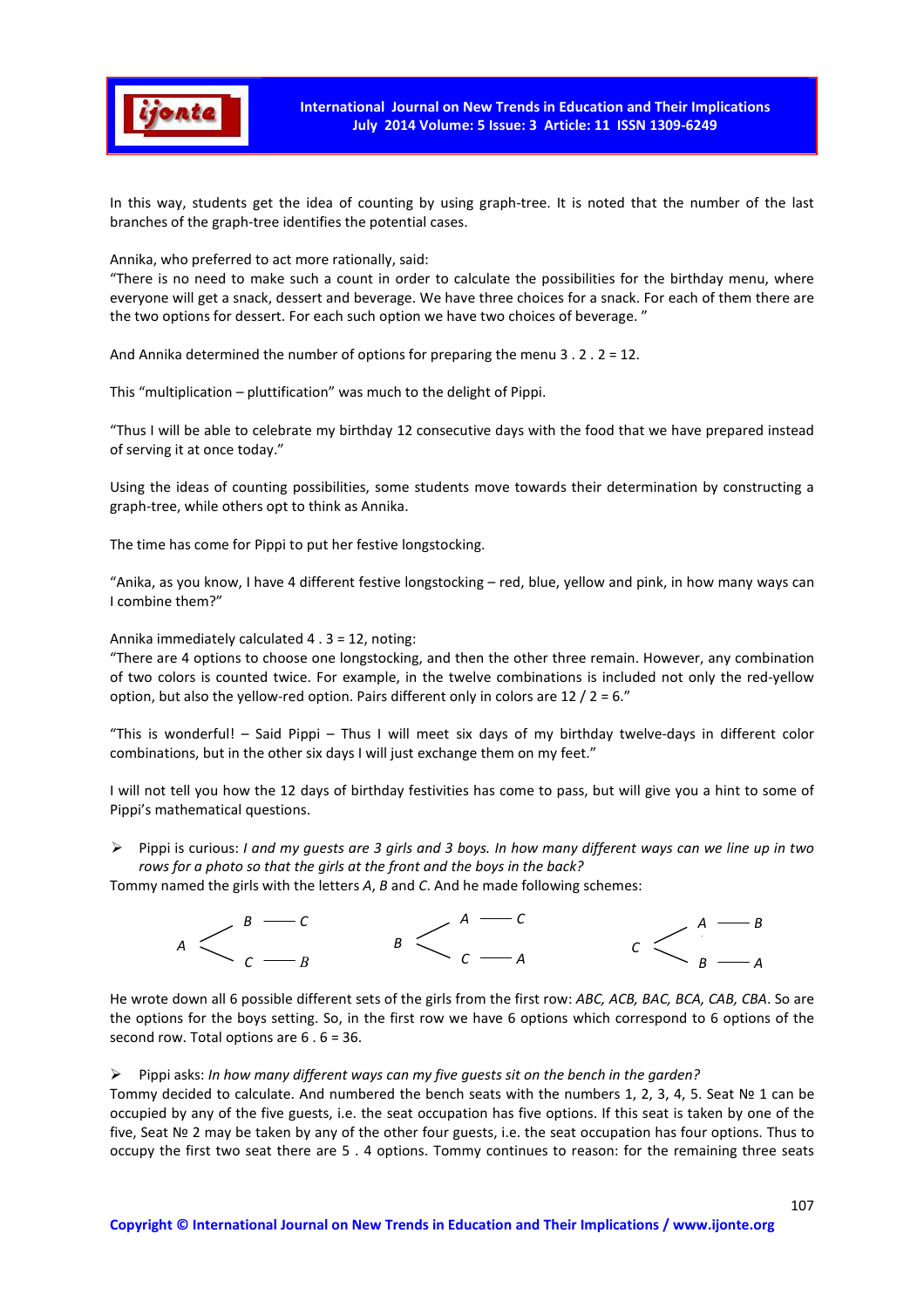

there will be respectively 3, 2 and 1 options. So for the occupation of all five seats there are  $5 \cdot 4 \cdot 3 \cdot 2 \cdot 1 = 120$ options.

 Pippi is now interested in: *In how many different ways I and my five guests can sit around the round table?*  Witty Annika decided to satisfy Pippi's curiosity again. She clarified that you can easily find in how many ways you can line up six children in a row by copying the Tommy's idea. So she calculated: 6 . 5 . 4 . 3 . 2 . 1 = 720 options. Let's designate such row as follows:

#### $\overline{3}$  $\overline{4}$  $5^{\circ}$  $56$

From this row we can obtain another row by moving the first kid to the last position. Continuing in the same way we obtain the following rows:



If children from each of the six rows sit in that order around the roundtable, we will obtain the same setting. Then, the number of all settings arounf the roundtable will be 6 times less than the number of settings in the row, because of the six different settings we obtaine one round. Therefore the number of different ways to arrange the six kids around the roundtable is 720 /  $6 = 120$ . So Annika had quite a hard time determining the number of ways of arrangement of six kids around a roundtable, but still failed.

*Pippi saw that two out of six kids shook hands. And decided to ask if one can determine the number of handshakes.* 

Pippi named the children with the letters: *A*, *B*, *C*, *D*, *E*, *F* and used the following scheme:



She explained that the child *A* shake hands 5 times, child *B* – 4 times (because shaking hands with *A* is already counted), child *C* – 3 times (because shaking hands with *A* and *B* are already counted), child *D* – 2 times, *E* – 1 time, and  $F -$  no uncounted handshakes. The total of all handshake is  $5 + 4 + 3 + 2 + 1 = 15$ .

 $\triangleright$  Pippi turned his gaze to the six flowers, which she has cut from her garden. They had different colors: yellow, red, white, pink, purple and blue. She told her guest that she wants to make a bouquet of 3 different colored flowers. And asked with curiosity: In how many different ways I can make such bouquets?

And started making schemes to determine their number. Guests patiently waited for the outcome – 20. Pippi tried to reason: the first flower can be selected in 6 ways, the second – in 5 ways and the third – in four ways. And quickly calculated that the number of bouquets is 6 . 5 . 4 = 120. She turned to the other children for help.

"Why do you get different results?"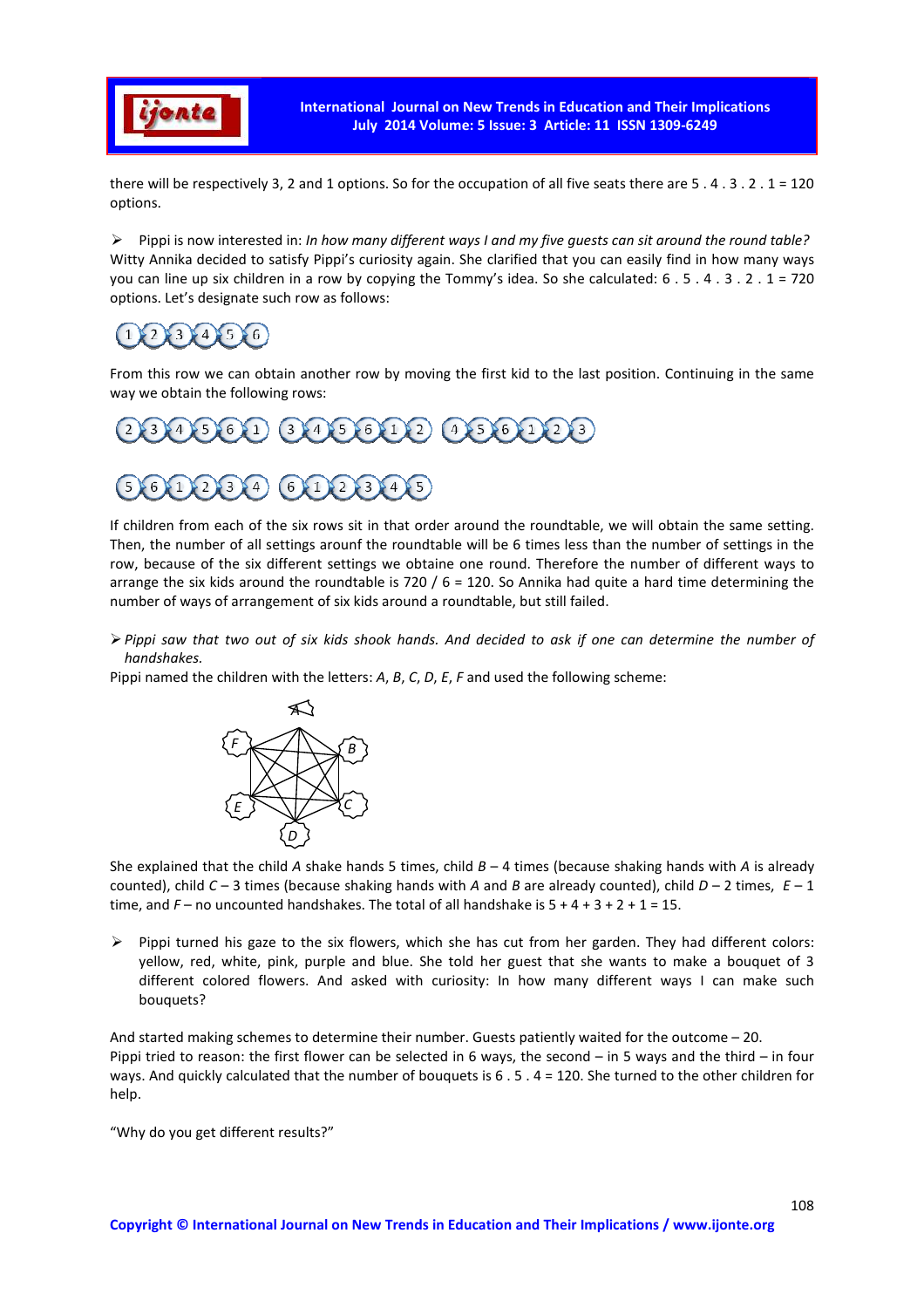

Annika immediately noted:

"Any combination of the three, different color flowers was counted six times. For example, in the resulting combinations is involved not only the option of yellow-red-white colors, but also the options: yellow-white-red, red-white-yellow, red-yellow-white, white-yellow-red, white-red-yellow. So different in color bouquets are 120  $/ 6 = 20."$ 

Practical problems are presented entertaining and one can continue to ask them. Thus different variations of combinatorial problems are asked, leading to a variety of ways for solutions.

*Example 2.* Teams consisting of two, three and four students can participate in a race. How many different teams can be set of 8 students?

#### *Solution:*

Let's first define the number of different teams, consisting of two students. The first student can be selected in 8 different ways, second – seven ways. But it is necessary to consider, that the pair of students *AB* is the same pair as *BA*. Then the number of different teams of two students is (8 . 7) / 2 = 28. The number of different teams of three students, after taking into account, that the triples *ABC, ACB, BCA, BAC, CAB* and *CBA* should be counted once, was  $(8 \cdot 7 \cdot 6) / 6 = 56$ . Similarly, the number of teams of four is  $(8 \cdot 7 \cdot 6 \cdot 5) / 24 = 70$ . Then the number of all the different teams is  $28 + 56 + 70 = 154$ .

*Example 3.* Group of 7 boys and 4 girls prepare for competition. Out of those we have to choose a team of six children, of whom at least two are girls. In how many different ways can this be done?

#### *Solution:*

It is necessary to consider different cases depending on the number of girls, participating in teams.

### *First case.* The team consists of 2 girls and 4 boys.

The choice of the two girls, after taking into account, that the pair of girls *AB* coincides with the pair of girls *BA,* can be effected in  $(4 \cdot 3) / 2 = 6$  options. The four boys are chosen out of seven. First boy may be chosen in 7 ways, second – in 6 ways, third – in 5 ways, and the fourth – in 4 ways. It have to be considered, that the boys four *MNPQ* must be counted once, and these fours are 4 . 3 . 2 . 1 = 24. Then the number of different options of choosing the boys is (7 . 6 . 5 . 4 ) / 24 = 35. Every girls option corresponds to 35 options of boys selection. Thus, it can be concluded, that the number of different options of compiling teams in this case is 6 . 35 = 210.

*Second case.* The team consists of 3 girls and 3 boys.

By repeating the reasoning of the first case we obtain, that the number of different options of compiling teams is 4 . 35 = 140.

*Third case.* The team consists of 4 girls and 2 boys. The number of different option to compile such teams is 21. Finally, the total of different options to compile teams is  $210 + 140 + 21 = 371$ .

2. *Problems of finding numbers and problems of counting numbers with combinatorial nature*, which can be integrated to the Numbers core on the mathematics syllabus

*Example 4.* Write down all two-digit numbers consisting of numbers 1, 2, 3 and 4. How many are they?

| $\sim$ | ~~ | ~~ |  |
|--------|----|----|--|
|        |    |    |  |

Table 1: Presentation of solution to *Example 4*.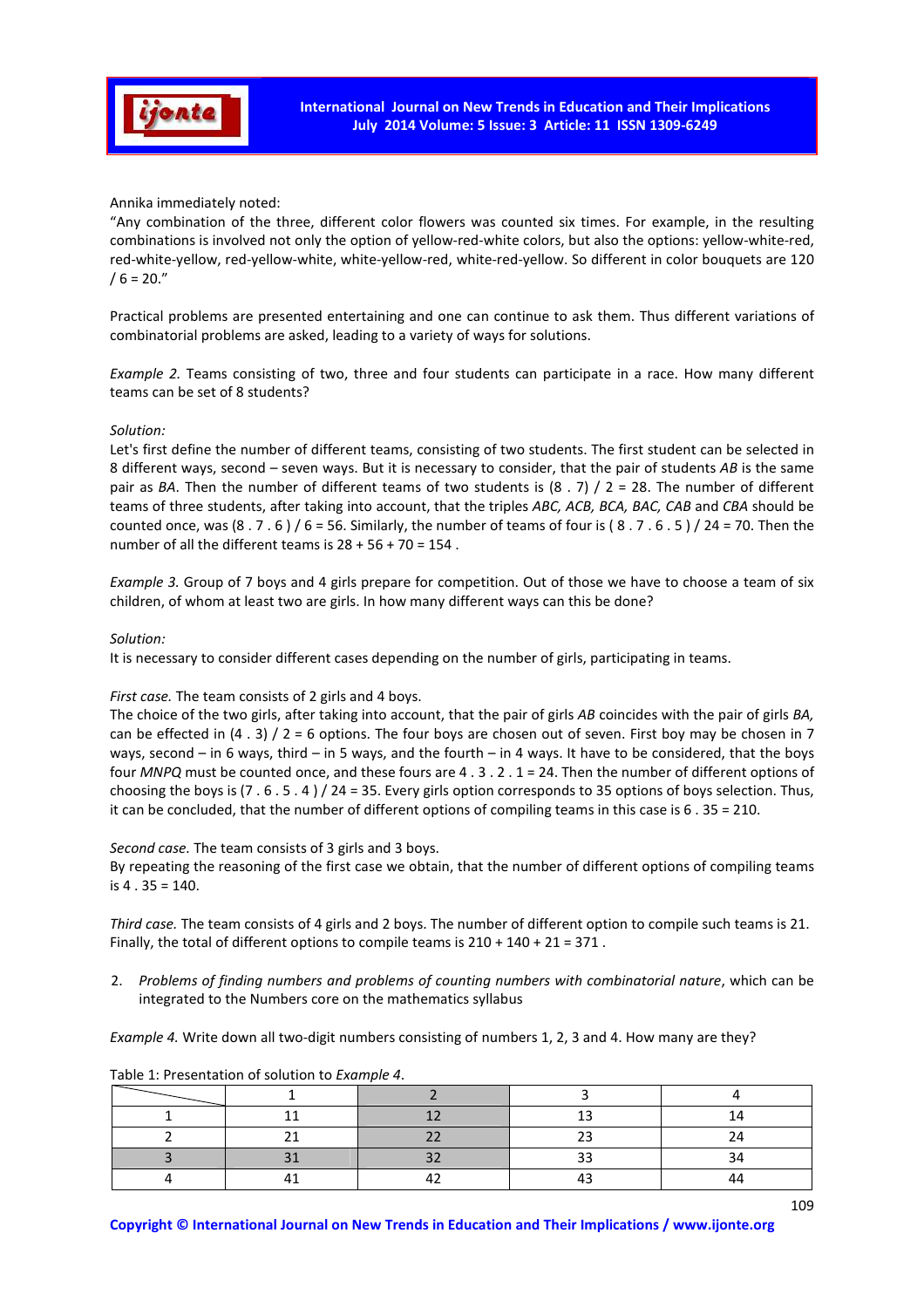

In addition to using the table, we could think in the following way: for the tens number we have 4 options, and for ones – also 4 options. Thus, the total number is  $4 \cdot 4 = 16$ .

*Example 5*. How many are the two-digit numbers with different digits, which contain two of the numbers 2, 4, 6 and 9?

|    | 24 | 26 | 29 |
|----|----|----|----|
| 1つ |    | 46 | 49 |
| 62 | 64 |    | 69 |
| ۵C | 94 | 96 |    |

#### Table 2: Presentation of solution to *Example 5*.

In addition to using the table, we can think in the following way:

The tens number may be any of the four digits, i.e. it can be selected in four ways. Having selected the tens number, the ones number can be chosen from the remaining three digits, i.e. in three ways. Thus, the total number is 4 . 3 = 12.

*Example 6*. How many are the two-digit numbers with different digits, which contain two of 0, 4, 6, and 9?

*Solution*: Here we must consider that in the formation of two-digit numbers, the tens digit cannot be 0. It can be any one of the 4, 6 and 9, i.e., it may be selected in three different ways. After selecting the tens, we can now use zero. The ones digit can be selected from three digits, i.e. in three ways. Thus, the total number is 3 . 3  $= 9.$ 

*Example 7*. Find the number of all three-digit numbers consisting of 3, 5, 7 and 9.

*Solution*: Each of the hundreds, tens and ones digit, can be any of the four digits, i.e. each digit can be selected in four ways. Thus, the total number is  $4 \cdot 4 \cdot 4 = 64$ .

*Example 8*. Find the number of all three-digit numbers with different digits, that consist of 5, 6, 7 and 8.

*Solution*: The hundreds digit can be any of the four digits, i.e. it can be selected in four ways. Having selected the hundreds digit, the tens digit can be selected from the remaining three digits, i.e. in three ways. Then for the ones digit we have two options left. Thus the total number is  $4 \cdot 3 \cdot 2 = 24$ .

*Example 9*. Compile and count all three-digit numbers consisting of unique 0, 1, 2 and 3 digits.

*Solution*: it is important to consider the fact that the hundreds number of cannot be zero. We can define the three-digit numbers using a scheme (graph-tree).



It was found, that the numbers starting with 1 as hundreds digit are: 102, 103, 120, 123, 130, 132. If the hundreds digit is 2 we will obtain six numbers: 201, 203, 210, 213, 230, 231, and if it is 3 – six numbers: 301, 302, 310, 312, 320, 321. The total of all numbers is 6 + 6 + 6 = 18.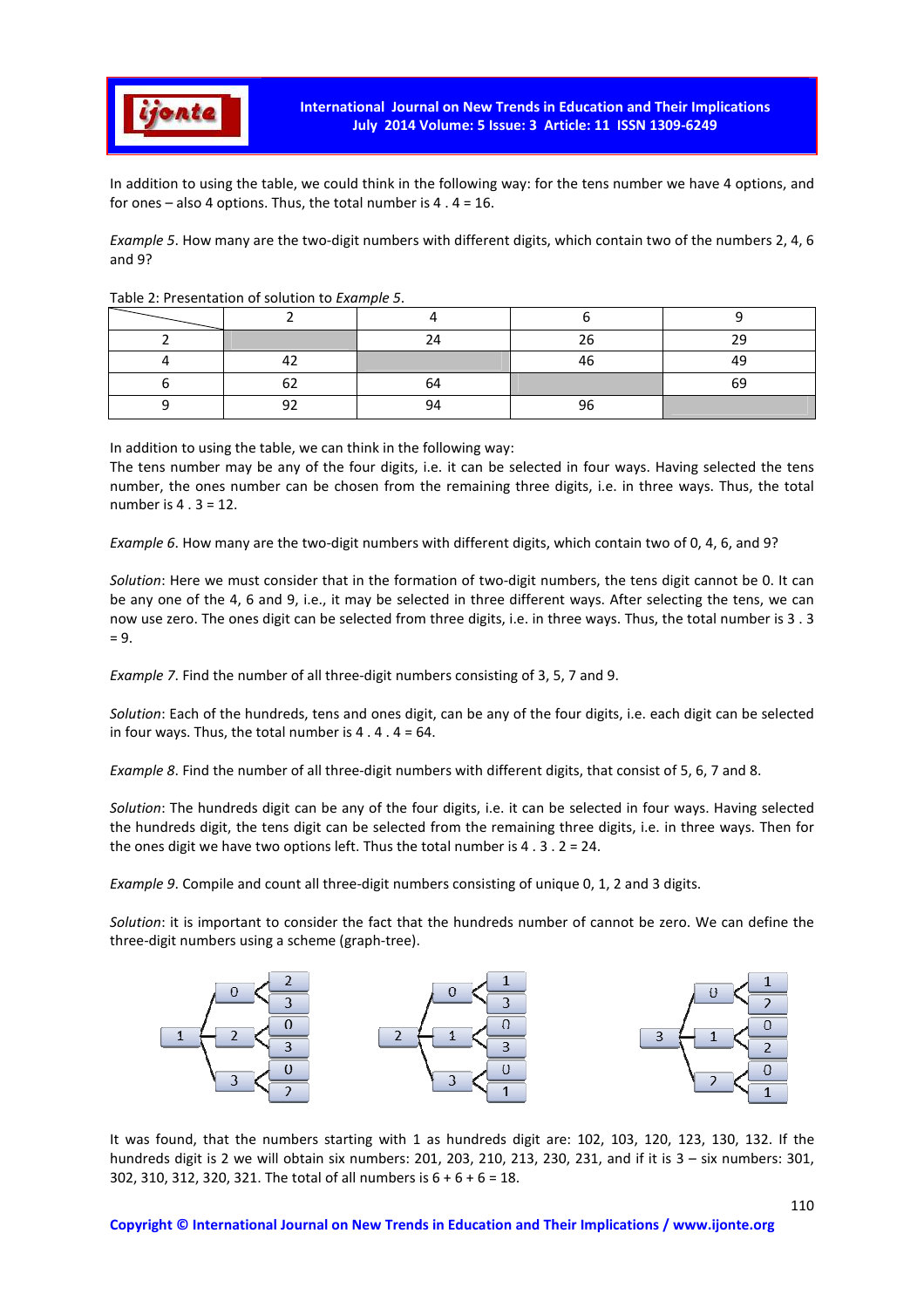

In addition to using the schemes, we can obtain the number of all three-digit numbers we are looking for, as follows: The hundreds digit cannot be 0. This digit can be any one of the 1, 2 and 3, i.e. it may be selected in three different ways. After selecting the hundreds digit, we can now use zero. The tens digit can be selected out of three digits, i.e. in three ways. Having selected hundreds and tens digits only two options have left for the ones digit. The total number is 3 . 3 . 2 = 18.

*Example 10*. Find the number of all four-digit numbers, that consist of 5, 6 , 7, 8 and 9. *The solution* is similar to that of Example 7. The total number is 5 . 5 . 5 . 5 = 625.

*Example 11*. Find the number of all four-digit numbers consisting of unique 5, 6, 7, 8 and 9. *The solution* is similar to that of Example 8. The total number is 5 . 4 . 3 . 2 = 120.

*Example 12*. Find the number of all four-digit numbers consisting of unique 0, 6, 7, 8 and 9. *The solution* is similar to that of Example 9. The total number is 4 . 4 . 3 . 2 = 96.

*Example 13*. Find the number of all four-digit numbers with unique digits.

*Solution*: The number of all digits is 10. It should be considered, that the thousands digit cannot be zero. Therefore, it can be selected in 9 ways. Having selected the thousands digit, now we can use zero. The hundreds digit can be selected out of nine digits, i.e. in nine ways. Having selected thousands and hundreds digits, the tens digit can be selected in 8 ways, then the ones digit – in 7 ways. Thus, the total number is 9 . 9 . 8  $.7 = 4536.$ 

*Example 14*. Find the number of all four-digit numbers that are divisible by 5. *Solution*: The thousands digit can be selected in 9 ways, the hundreds and tens digit – each in 10 ways, and the ones digit – in 2 ways (0 or 5). Thus, the total number is  $9 \cdot 10 \cdot 10 \cdot 2 = 1800$ .

*Example 15*. How many even five-digit numbers can be compiled consisting of 1, 5, 6, 7 and 8? Solution: For the ones digit we have 2 options (6 or 8). There are 5 options of the digit of any of the remaining five rows. Thus, the total number is 5 . 5 . 5 . 5 . 2 = 1 250.

*Example 16*. Find the number of all the different five-digit numbers written with unique: a) odd numbers (Zlatilov, Tonova, Tsvetkova & Pandelieva, 2005); b) even numbers.

*Solution to a):* According to the problem, the numbers we seek must consist of 1, 3, 5, 7 and 9. The tenthousands digit may be any one of these five digits, i.e. it can be selected in five ways. Having selected this digit, the thousands digit can be selected from the remaining four digits, i.e. in four ways. Continue: the hundreds, tens and ones digit can be selected respectively in 3, 2 and 1 ways. Thus the total number is 5 . 4 . 3 .  $2 \cdot 1 = 120.$ 

*Solution to b):* Now the numbers we look for must be consisting of 0, 2, 4, 6 and 8. Since the ten-thousands digit cannot be zero, it can be selected in 4 ways out of the remaining four digits. having selecting the tenthousands digit, now we can use zero. The thousands digit can be selected in four ways. Having selecting hundreds, tens and ones digit can be selected respectively in 3, 2 and 1 ways. Thus the total number is 4 . 4 . 3 .  $2 \cdot 1 = 96.$ 

*Example 17*. Find the number of all:

a) two-digit odd numbers that are not divisible by 5;

b) three-digit odd numbers that are not divisible by 5;

c) three-digit even numbers that are not divisible by 10.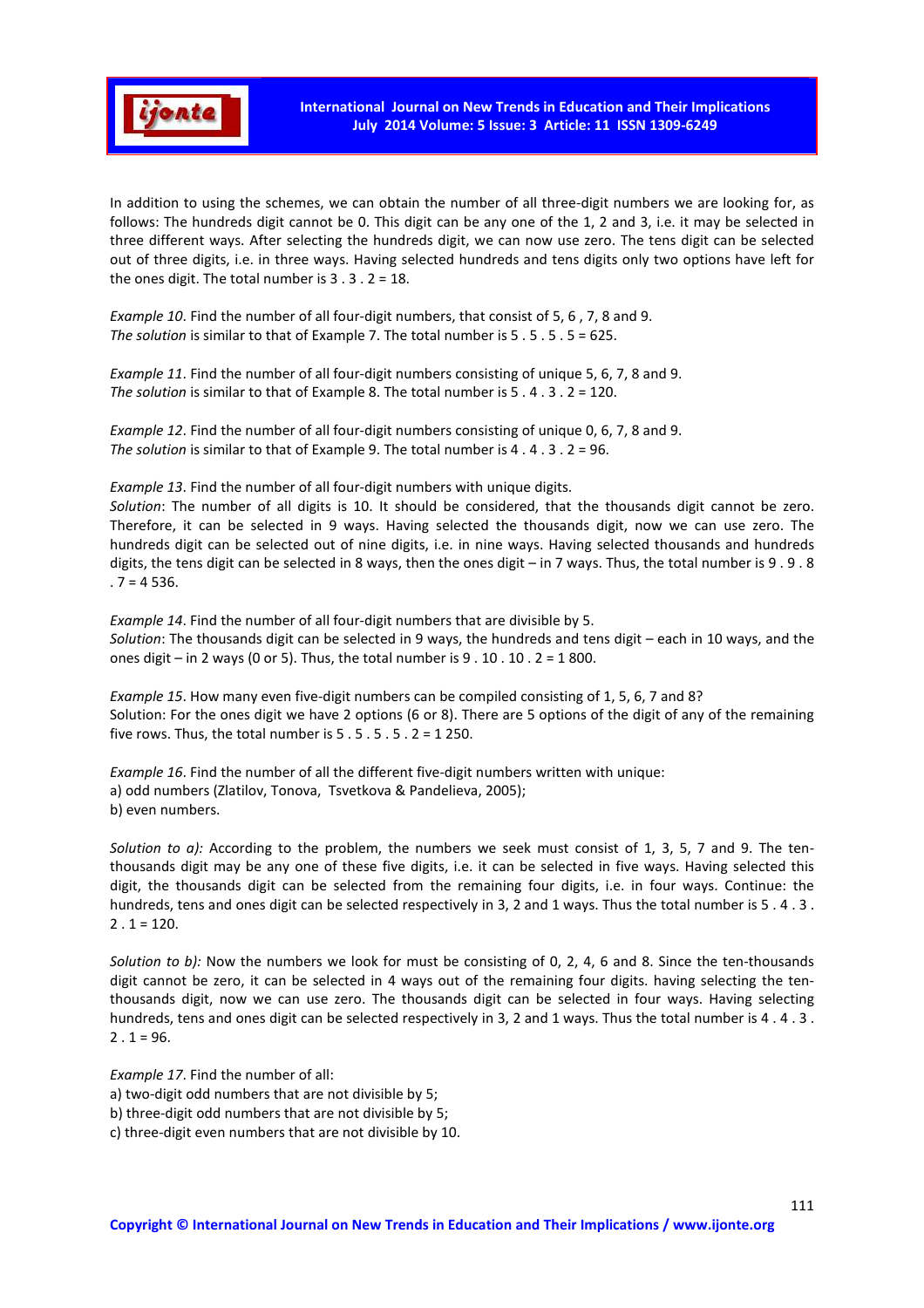

*Solution to a):* The tens digit cannot be zero. It may be selected in nine ways. As it required that the two-digit numbers are odd, the ones digit can be 1, 3, 5, 7 and 9. The two-digit numbers must be divisible by 5. Therefore, the ones digit cannot be 5 or 0. The ones digit must be 1, 3, 7, 9, i.e. can be selected in four ways. Thus, the total number is  $9 \cdot 4 = 36$ .

*Solution to b):* The hundreds digit cannot be zero. It may be selected in nine ways. The tens digit can be selected in ten ways. There are four options for the ones digit (1, 3, 7, 9), according to the condition of the task. Thus, the total number is  $9 \cdot 10 \cdot 4 = 360$ .

*Solution to c):* The hundreds digit can be selected nine ways. The tens digit can be selected in ten ways. The ones digit, according to the condition of the problem, may be 2, 4, 6 and 8, i.e., can be selected in four ways. Thus, the total number is  $9 \cdot 10 \cdot 4 = 360$ .

The next two examples concern the Palindromic Numbers, i.e. which are read the same way forward and backward. For example, 34543, 8230328, 55555. Those numbers are also met in the literature under the name Symmetric Numbers.

*Example 18*. How many are the five-digit palindromic numbers? How many of them are odd? *Solutions are as follows:* 

The symmetrical five-digit numbers are of the  $\overline{abcba}$  type.

The digits used to write down the numbers are 10. The ten-thousands digit can be selected in 9 ways (all digits except 0). There are 10 options for the thousands digit, for the hundreds digit – also 10 options. By choosing the ten-thousands digit and thousands digit, we predefine the tens digit and ones digit. Therefore the total number of all five-digit palindromic numbers is 9 . 10 . 10 = 900.

The number of odd single-digits is 5. In this case the selection of the ones digit can be made in 5 ways. For the tens digit there are 10 options, and for the hundreds digit – also 10 options. By choosing the ten-thousands digit and thousands digit, we predefine the tens digit and ones digit. Therefore the total number of all five-digit odd palindromic numbers is 5 . 10 . 10 = 500.

*Example 19*. How many are the symmetrical numbers consisting of no more than 5 digits? (Zlatilov, Tonova, Tsvetkova & Pandelieva, 2005).

#### *Solution:*

There are 10 single-digits. They are symmetrical.

The two-digit symmetrical numbers are 11, 22, 33, ..., 99. Nine in total.

The three-digit symmetrical numbers are of the  $R^{ab}$  type. There are 9 option for the hundreds digit and 10 options for the tens digit. By choosing the hundreds digit we predefine the ones digit. Therefore the total number of all three-digit symmetrical numbers is 9 . 10 = 90.

The four-digit symmetrical numbers are of the  $abba$  type. In place of *a* we can put 9 digits, and the place of *b* – 10 digits. Therefore, the total number of all four-digit symmetrical numbers is 9 . 10 = 90.

The five-digit symmetrical numbers are of the  $\overline{abcba}$  type. Their total number was 900 (defined in *Example 18*). Thus, the number of all symmetrical numbers with no more than 5 digits is  $10 + 9 + 90 + 90 + 900 = 1099$ .

3. *Geometrical problems of combinatorial nature*, which can be integrated to the Plain Figures core on the mathematics syllabus.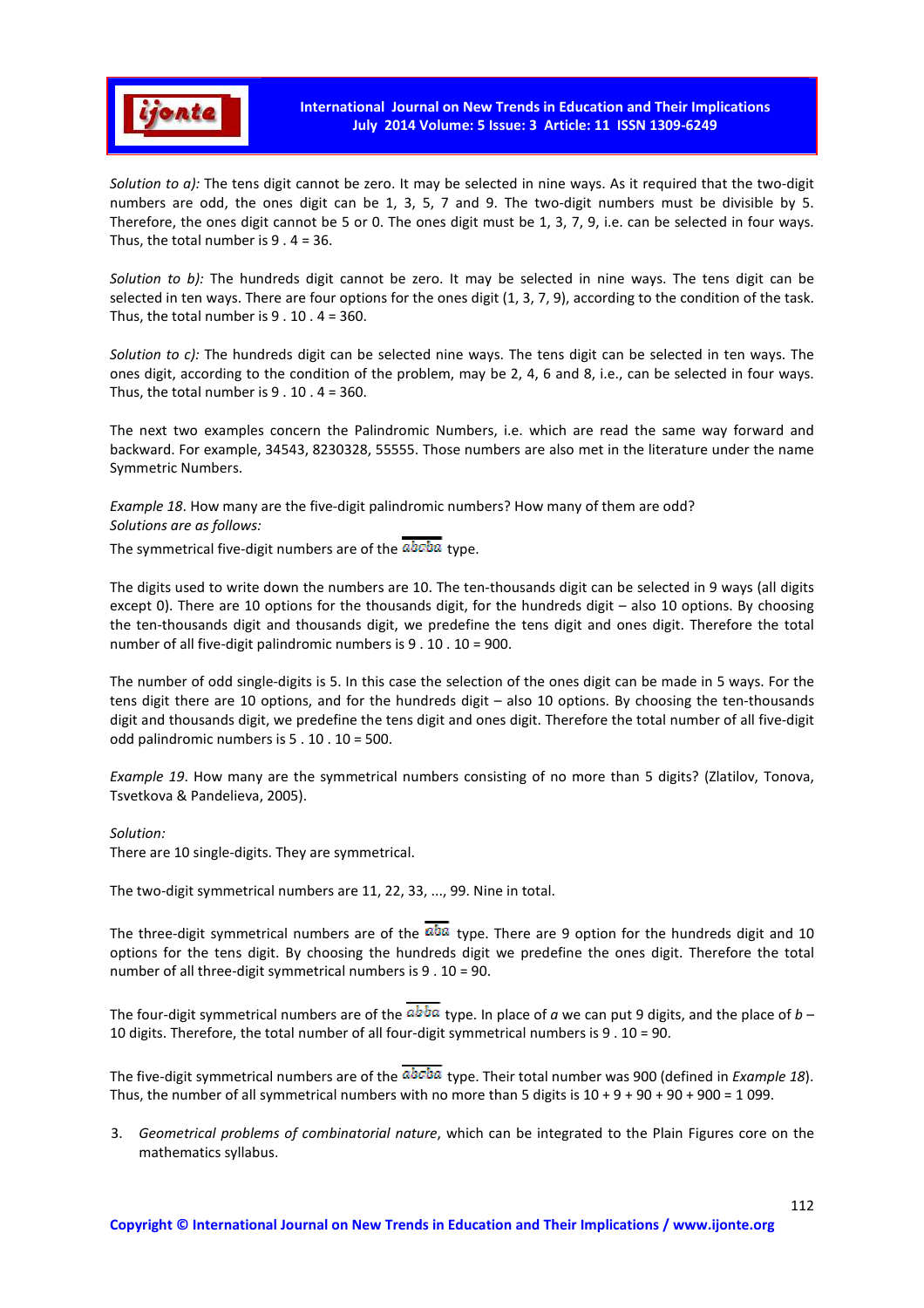

All problems including counting points, lines, triangles and other geometric shapes fall within this category of problems.

*Example 20*. There are 8 red, 5 blue and 4 yellow dots placed in a circle. How many sections with different color edges can be built?

*Solution:* 

Each of the eight red dots can be connected to the five blue dots. Therefore, the total number of sections with red and blue ends is  $8.5 = 40$ .

Each of the eight red dots can be connected to the four yellow dots. Therefore, the total number of sections with red and yellow ends is  $8 \cdot 4 = 32$ .

Each of the five blue dots can be connected to the four yellow dots. Therefore, the total number of sections with blue and yellow ends are 5 . 4 = 20.

Total number of sections with different color edges is 40 + 32 + 20 = 92.

*Example 21*. There are 8 red, 5 blue and 4 yellow dots placed in a circle. How many sections with same color ends can be built?

#### *Solution:*

Each of the eight red dots can be connected with each of the seven remaining red dots (8 .  $7 = 56$ ). But this is double the number of "red" sections.

The number of red ends segments is  $(8.7) / 2 = 28$ .

Similarly, we find the number of blue ends segments  $(5 \cdot 4) / 2 = 10$ .

And the number of blue ends sections is  $(4.3) / 2 = 6$ .

Total number of sections with same color ends is  $28 + 10 + 6 = 44$ .

*Example 22*. George drew a circle and marked 4 blue, 7 yellow and a few red dots in it. Then he connected each marked dot to each other. If different color ends sections are a total of 94, how many are the same color ends sections?

*Solution:*  We designate the number of red dots with *x*.

Then the number of different color ends sections is 4 . 7 + 4 . *x* + 7 . *x*.

Of the equation 4 .  $7 + 4$   $. x + 7$   $. x = 94$  we derive that  $x = 6$ , i.e. the number of red dots is 6.

Following the idea of *Example 21* we obtain the number of same color ends sections.

In this case:  $(4.3) / 2 + (7.6) / 2 + (6.5) / 2 = 6 + 21 + 15 = 42$ .

*Example 23*. There are 6 red, 5 blue and 4 yellow dots placed in a circle. How many triangles with different color vertices (red, blue and yellow) can be built?

*Solution:*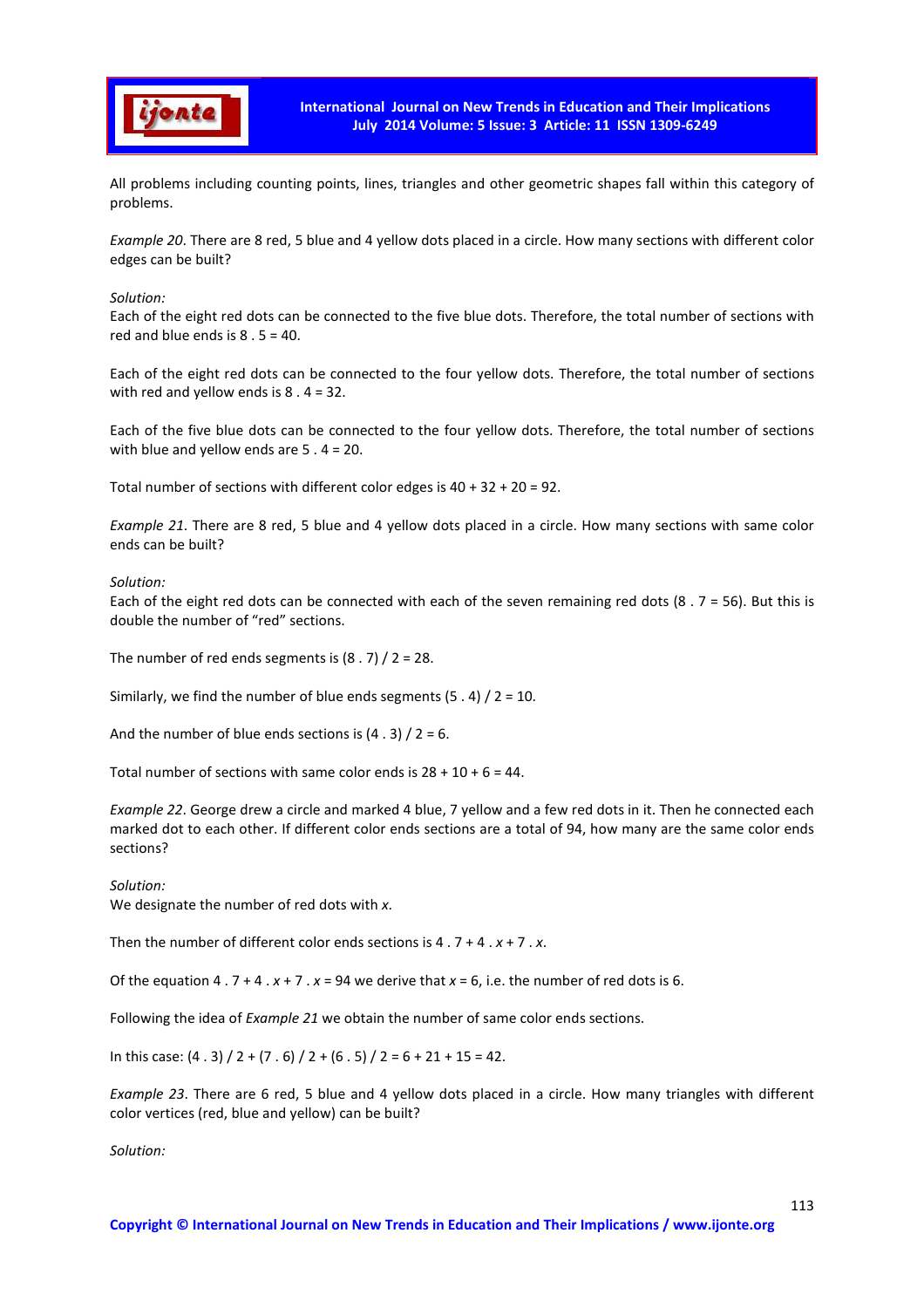

The number of sections with red and blue end is 6. 5. Each such section can be a side of the triangle, according to the problem conditions. The third vertex of the triangle remains to be yellow.

Then the number of triangles with different color vertices is 6 . 5 . 4 = 120.

*Example 24*. In how many ways one can travel from *A* to *C* (Fig. 3), without passing through the same point twice?



Fig. 3.

*Solution*:

For the solution to this problem it will be appropriate to build a graph-tree. It is obvious that one can travel from A to C in 9 different ways.



*Example 25.* There are 4 direct roads from City *A* to City *B*. There are 3 direct roads from City *B* to City *C*, and from City *A* to City *C* – 2 direct roads. Find in how many ways can one get from City *A* to City *C*.

#### *Solution:*

One can reach from *A* to *C* via *B* in 4 . 3 = 12 paths.

One can reach from *A* to *C* in 2 direct 2 or 12 indirect paths.

In total: One can reach from *A* to *C* in 2 + 12 = 14 paths.

*Example 26*. There are 10 direct flights from Airport *A* to Airport *B*, and 4 direct flights from Airport *B* to Airport *C*. One can reach from Airport *A* to Airport *C* in 46 different ways (some direct and some through *B*). Find how has direct flights are there between *A* and *C*. (Paskaleva, Alashka, M. & Alashka, R., 2008).

*Solution:* 

One can reach from *A* to *C* via *B* in 10 . 4 = 40 paths.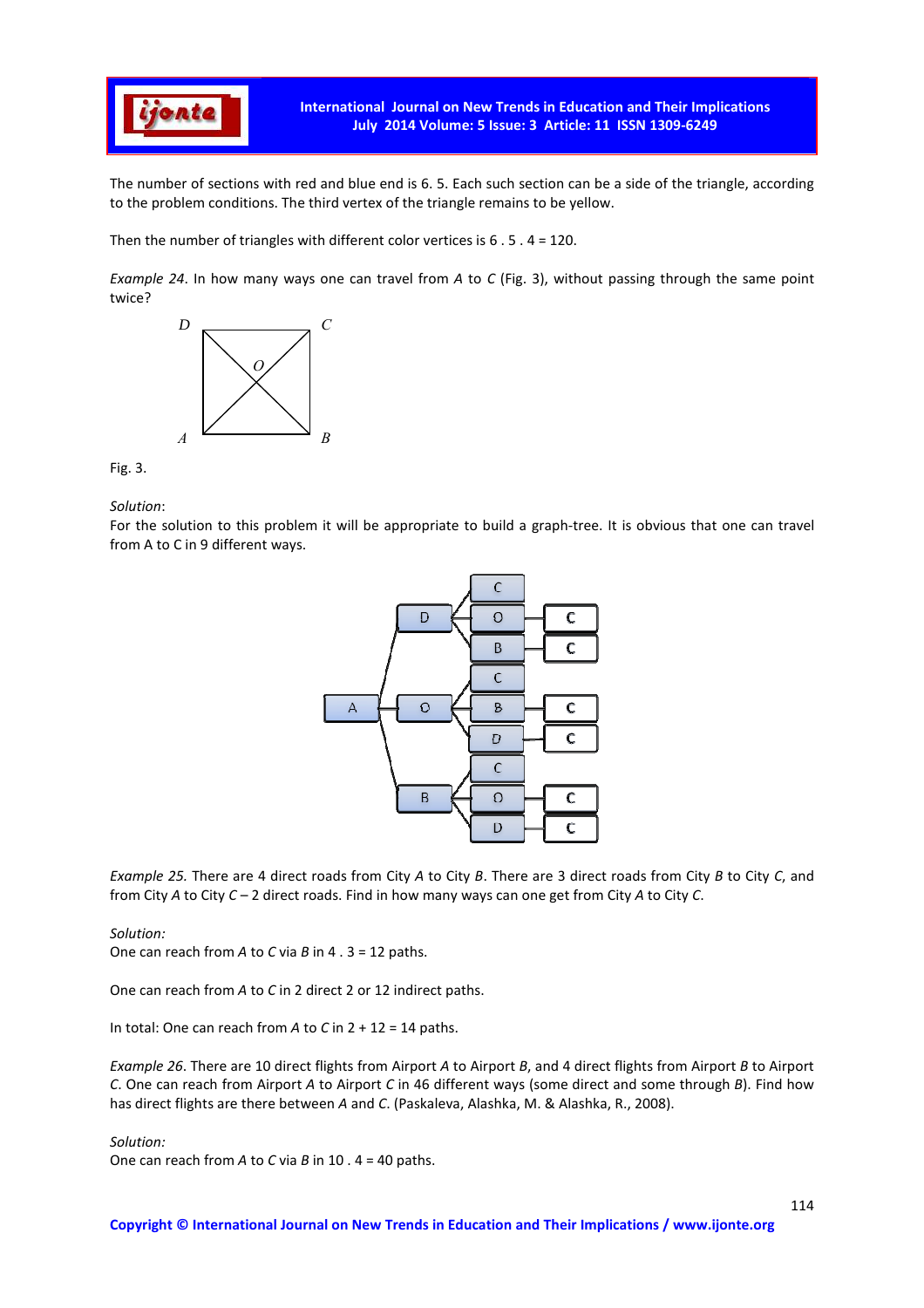

Let's designate with *x* the number of direct flights from *A* to *C*.

Then  $x + 40 = 46$ ,  $x = 6$ .

The total number of direct flights between airports *A* and *C* is 6.

#### **FINDINGS**

Based on the implementation of the system of exercises we expect acquiring of knowledge and skills to solve nonstandard mathematical problems in the topic "*Counting Possibilities"* and based on this – formation and development of students' logical thinking.

#### **CONCLUSION**

The established system of exercises has an open nature and can be adapted to the constantly changing determinants of primary mathematics teaching in all its forms.

The system of exercises focuses on targeted building of combinatorial competencies in students. It provides an opportunity based on structured learning content and the appropriate set of problems with their methodological developments for build-up and deepening of logical knowledge to students in primary school age. On the one hand, the entertaining elements of the problems aroused the interest and curiosity of students, on the other – practical problems, make it accessible. In this way the traditional teaching process is diversified and students' motivation to learn is increased.

Non-standard problems have great potential, so they need to be integrated in the curriculum of mathematics in the stage of primary school education. The topic presented herein is a proof of this assertion and a way to advance the ideas of logic in the classroom. It is a complete additional resource in the hands of the teacher.

Our common objective in the context of Inclusive Education is to create additional resources such as the above, which enable us to meet the challenges and opportunities for student and teacher development.

**IJONTE's Note:** This article was presented at 5<sup>th</sup> International Conference on New Trends in Education and Their Implications - ICONTE, 24-26 April, 2014, Antalya-Turkey and was selected for publication for Volume 5 Number 3 of IJONTE 2014 by IJONTE Scientific Committee.

### **BIODATA AND CONTACT ADDRESS OF AUTHOR**



Vladimira ANGELOVA has a PhD in Methodology of teaching mathematics in Plovdiv University "Paisii Hilendarski", Faculty of Education, Bulgaria. Lecturer in undergraduate and graduate courses.

Angelova's research interests are in the field of methodology of teaching mathematics in secondary and higher education; logic. She also works in the field of ICT in education. Author or co-author of 10 books and over 35 scientific publications.

Assist. Prof. Dr. Vladimira ANGELOVA Plovdiv Universiti "Paisii Hilendarski, Educational Faculty 4003 Plovdiv- BULGARIA E. Mail: vladiang@abv.bg